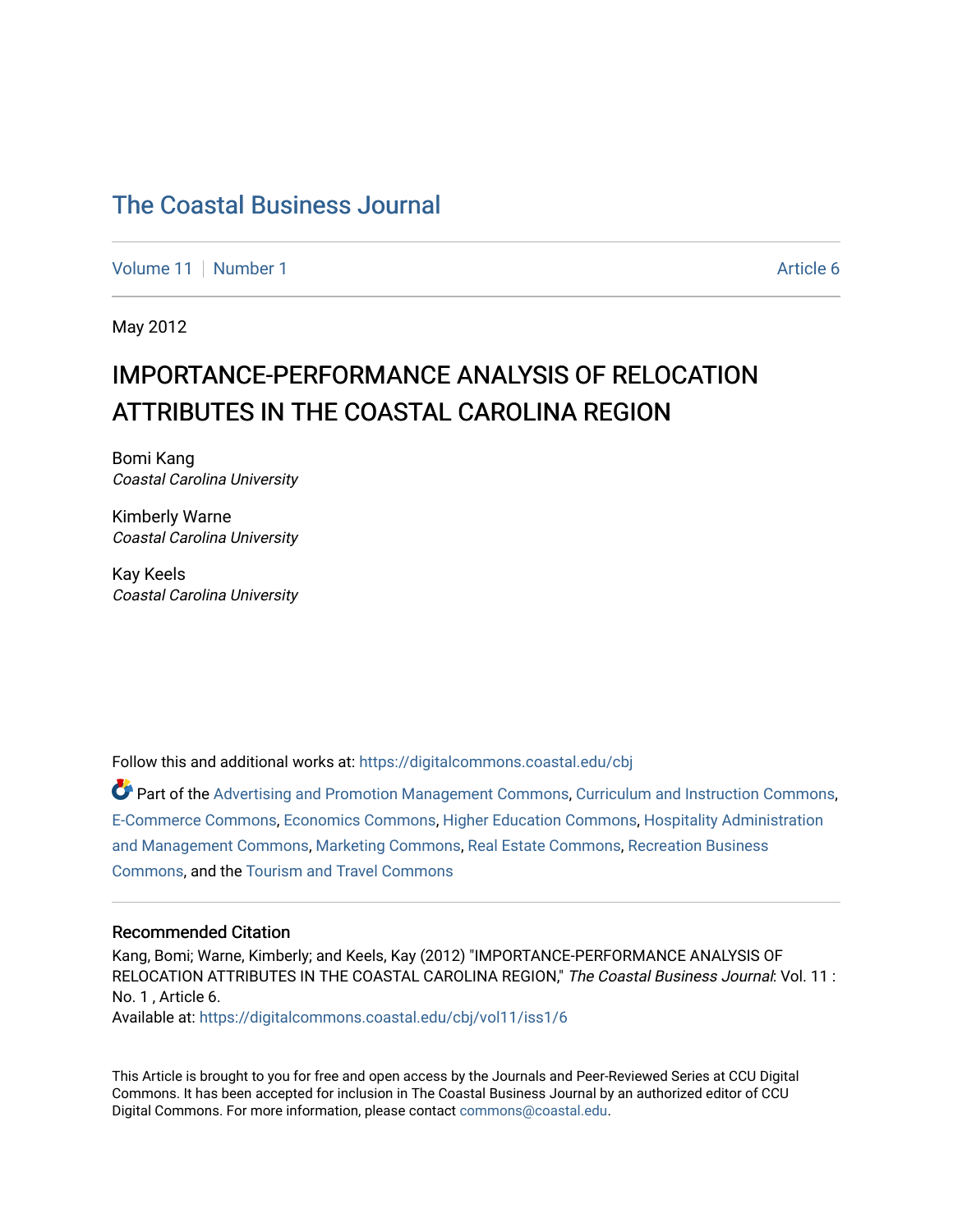

*Spring 2012 Volume 11, Number 1*

### **IMPORTANCE-PERFORMANCE ANALYSIS OF RELOCATION ATTRIBUTES IN THE CAROLINA COASTAL REGION**

Bomi Kang, Coastal Carolina University Kimberly Warne, Coastal Carollina University Kay Keels, Coastal Carolina University

### **ABSTRACT**

Domestic migration to the Carolina coastal region has increased dramatically between 2005 and 2009. This influx has spurred substantial increases in the demand for housing, support services, employment and infrastructure. The continued increase in such services is dependent upon on-going financial support which, in turn, is contingent upon the stability and/or continued growth of the population in this region. This study identifies the social and economic factors considered to be important by these in-migrants as well as their perceptions of how well these factors perform. In addition, the study addresses the relationship between community attachment and individual migration intent. The results suggest that there are some opportunities for improving the region's attractiveness for different age groups. Implications and concerns with respect to residential stabilization are discussed.

Keywords. Domestic in-migration, Carolina coastal region, community attachment, importance performance analysis

### **INTRODUCTION**

Migration has occurred since the dawn of animal existence. Human beings have followed an extremely simple proposition since their beginning: "If life is better there than here, people will tend to leave here and go there" (Osborne, 2003: 2).

According to a 2007 CNN Fortune Magazine survey of all states in the US, the states of North Carolina and South Carolina consistently remain two of the most attractive places to retire in the country. Both states have seen some in-migration directed from Florida (Mason, 2008), and South Carolina was the state of choice for domestic migration in the U.S. from 2000 through 2004 (Perry, 2008).

Attracting and retaining in-migrants to the South Carolina coastal area is extremely important for its economy. In-migration tends to encourage improvements in infrastructure such as roads, bridges, utilities and disposal systems. The same can be said for growth in social aspects such as schools, fire protection, law enforcement and government representation. Moreover, retired in-migrants provide positive support for the area's economy due to their substantial real estate purchasing power in the Carolinas. A number of housing units and developments have been constructed primarily to accommodate this in-migrant retiree group (McLean, 1998). Such developments and other positive changes have been made under the assumption that in-migrants will remain in the area, continue to utilize the improvements provided and support them through their tax dollars.

If such assumptions prove to be incorrect, the area, its infrastructure and its remaining inhabitants will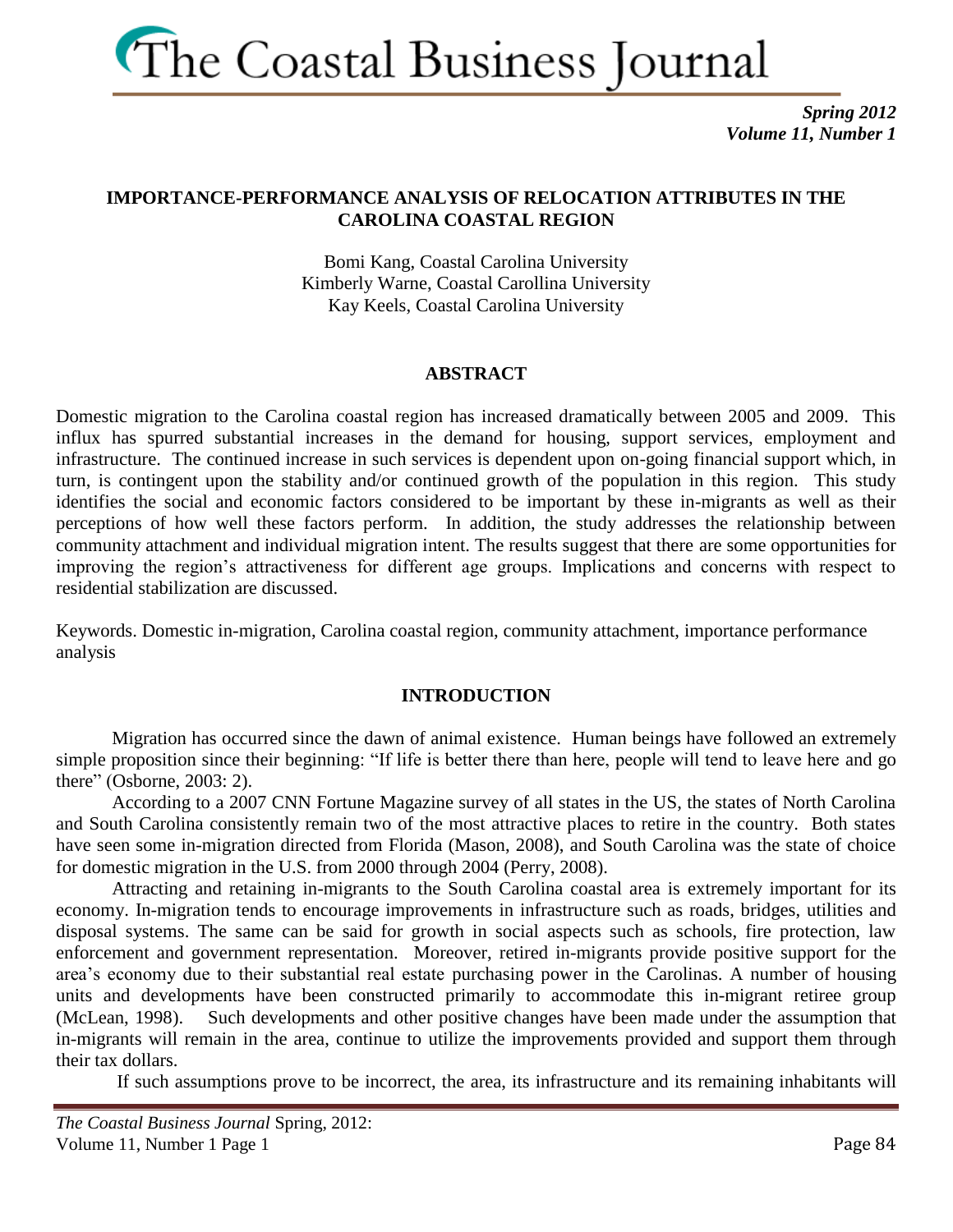*Spring 2012 Volume 11, Number 1*

be affected adversely. Current and future residents, including lawmakers and municipal government entities, should be aware of, and give attention to, residential stabilization in the areas they represent. Because these areas rely on tax revenues to support existing infrastructure as well as continued growth, it is important to sustain satisfaction among these in-migrants once they have moved to the area. These people will be much more likely to remain in the area if they continue to believe that they have made a good relocation choice; if not, they will leave in search of a better place that more closely suits their needs and desires. These premises point to an important need to identify and understand the factors that these people consider to be important when deciding to make a move from their current residence to the Coastal Carolinas. Further, it is also important to discover the degree to which they are satisfied with their choice.

By studying the relocation priorities of those who have moved to the Carolina Coast, we can determine the best ways to deploy resources to promote increases in the number of people choosing this region.

This research was guided by the following objectives: (1) to identify relocation priorities of Carolina Coast in-migrants, (2) to discover improvement opportunities utilizing Importance-Performance Analysis, (3) to assess the gap differences and (4) to examine the impact of community attachment on migration intent.

### **IN-MIGRATION TRENDS IN COASTAL CAROLINA**

The 2000 U.S. Census reports that 6.8 million people, or 2.5% of the population, moved from one state to another between 1999 and 2000. Regional relocation favored people from the Northeastern US moving to the South. The Southern states experienced a population growth of 227,000 in one year making it the region with the highest in-migration level in the US (Schachter, 2001).

A recent survey of those moving from one state to another (Perry, 2006) revealed that a majority was from the Northeast (Maine, New Hampshire, Vermont, Massachusetts, Rhode Island, and Connecticut) as well as from the region around the Great Lakes. The top U.S. domestic migration destinations identified in this study included Florida, Arizona and Nevada. The southeast region had respectable representation, taking six of the top ten relocation destination positions reported in Census study. Among those rankings, North Carolina placed fifth, and South Carolina placed eighth (Perry, 2006).

Mason (2008) also reported that people who relocate preferred coastal cities when settling in the Carolinas. Among the 5,000 people surveyed in his study, 23% chose coastal regions, 18% chose lake areas and 13% chose foothills or mountain areas as their preferred relocation destination. This finding helps to explain why the coastal regions of each state account for a large portion of the population in those states. As of 2007, the North Carolina coast was found to host 23.3% of its inhabitants while the South Carolina coastal region was shown to be home to an astounding 41.7% of state residents (US Census, 2009). In North Carolina, the city of Wilmington ranked third for relocation destinations among those surveyed. In South Carolina, inmigrants selected Myrtle Beach as their number one relocation destination. Cities and towns around the Charleston area such as Summerville, Mt. Pleasant as well as Charleston itself also ranked among the top ten choices by in-migrants. In this particular study, 77% of the respondents were over 30 years of age (37% over 50, 40% between the ages of 30 and 49). Most of these respondents were well educated (with 77% having at least a college degree).

The study estimated that in-migration to both North and South Carolina is expected to continue to increase at a rate of approximately 1% per year over the next ten years. If this estimate turns out to be correct, this trend would double the 2005 population of each state (Mason, 2008).

*The Coastal Business Journal* Spring, 2012: Volume 11, Number 1 Page 1 Page 1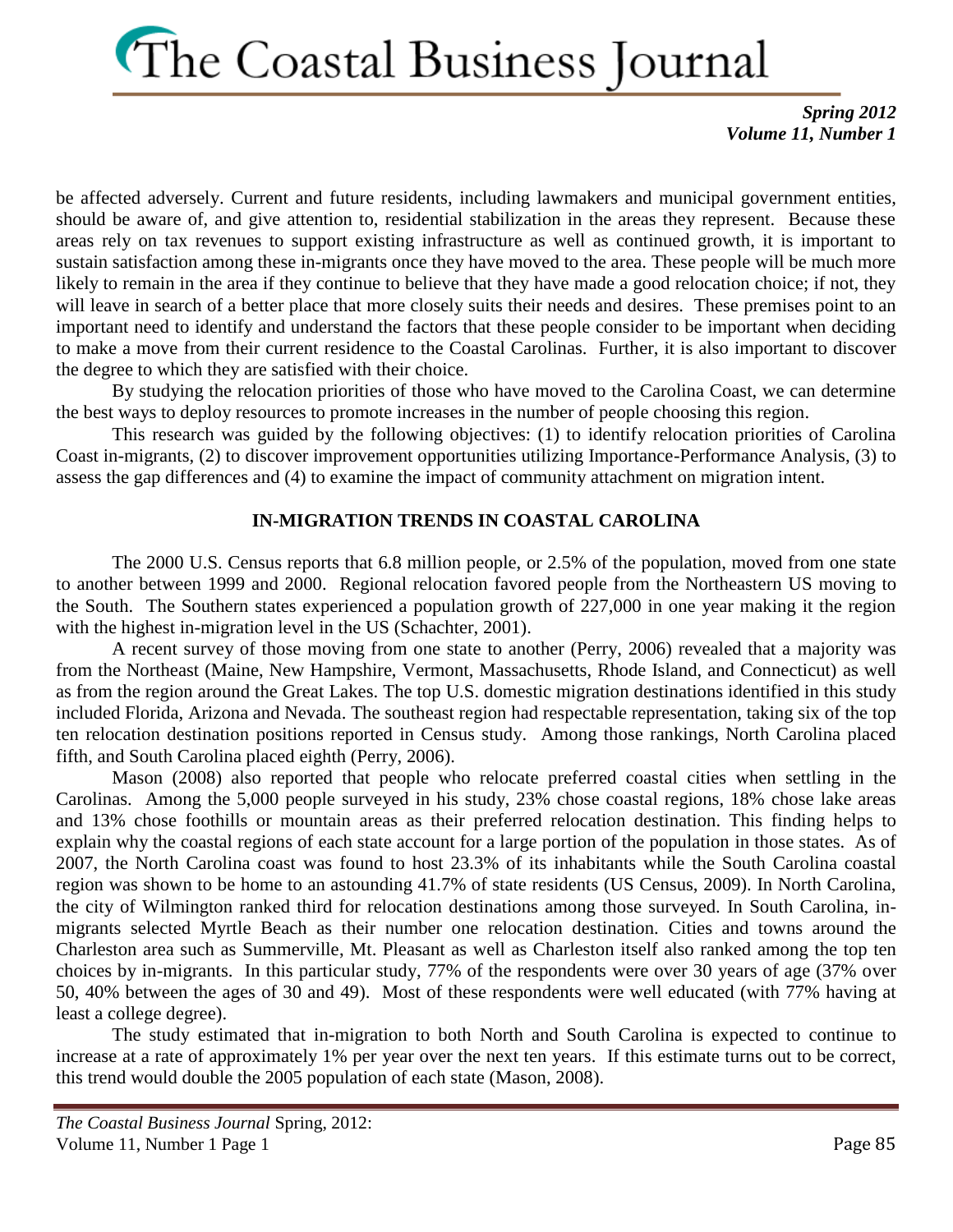*Spring 2012 Volume 11, Number 1*

While certainly astounding, such speculation appears to be realistic given the fact that the net population of North Carolina grew by over one million people from 2000 to 2007 while the population of South Carolina grew by nearly 400,000 people in the same time period. It is estimated that the population of North Carolina could grow by over 4 million people(51%) by 2030 while South Carolina can expect to see growth of over 1.1 million (28%) in the same time frame (Mason, 2008).

### **MOTIVATIONS FOR RELOCATION**

Although it has been said casually that money may be directly associated with human happiness, extensive research and commentary suggest that the determinants of human happiness are far more involved than merely monetary wealth. Notably, economists and psychologists are often unable to confirm a persuasive tie between material prosperity and happiness (Osborne, 2003).

Although in most areas of the world an improved standard of living is a primary motivator for migration, such is not the case for domestic US migration. Personal income does not appear to impact domestic migration nor does the opportunity to live in a state with a higher standard of living. Moreover, neither health care, crime levels or political freedom have any significant impact on reasons for migration (Osborne, 2003).

The choice to relocate to a new area is a decision that begs for more research as does the assessment of both positive and negative factors associated with permanently relocating to a specific region and state (Wardwell & Gilchrist, 1987). Considerable empirical evidence has accumulated to support a wide range of ecological, economic, social and psychological factors that have been shown to be determinants of the migration decision (Murdock et al., 1984; Williams & Jobs, 1990).

Most social scientists agree that there is a combination of economic and noneconomic reasons for moving that differ depending on the time period and the age of the movers (Schachter, 2001).

### **Economic motivations**

Economists believe that people relocate from areas of low economic opportunity to areas with more promising economic outlooks (Schachter, 2001). This motivation holds true for those who are still in the workforce. Economic factors consistently appear as the most powerful predictors of migration for all ages in the US in most of studies (Murdock, Parpia, Hwang & Hamm, 1984). In recent years, more studies have found that the effects of such economic factors seem to be decreasing while socioeconomic and other non-economic factors have increased in importance.

Employment is a principal economic motivator for domestic relocation in many self –reported studies (Schachter, 2001; Williams & Jobes, 1990). This employment motivator has varying impact depending upon the mover's financial standing as well as his/her level of education (*U.S. News & World Report*, 2008). For example, 12% of the low-income respondents to the 2000 census survey (Schachter, 2003) reported relocating for work-related reasons compared to 17% of higher income movers. In addition, people with higher education levels were shown to be far more likely to move long distances and to move for employment reasons than those with lesser schooling. This finding is supported by the 2000 US Census (Schachter, 2001) which reported that only 14% of high school graduates moved for employment reasons compared to 25% of those with a bachelor's degree and 28% of those with a master's degree or higher. These findings indicate that education is positively correlated with a person's likelihood of relocating.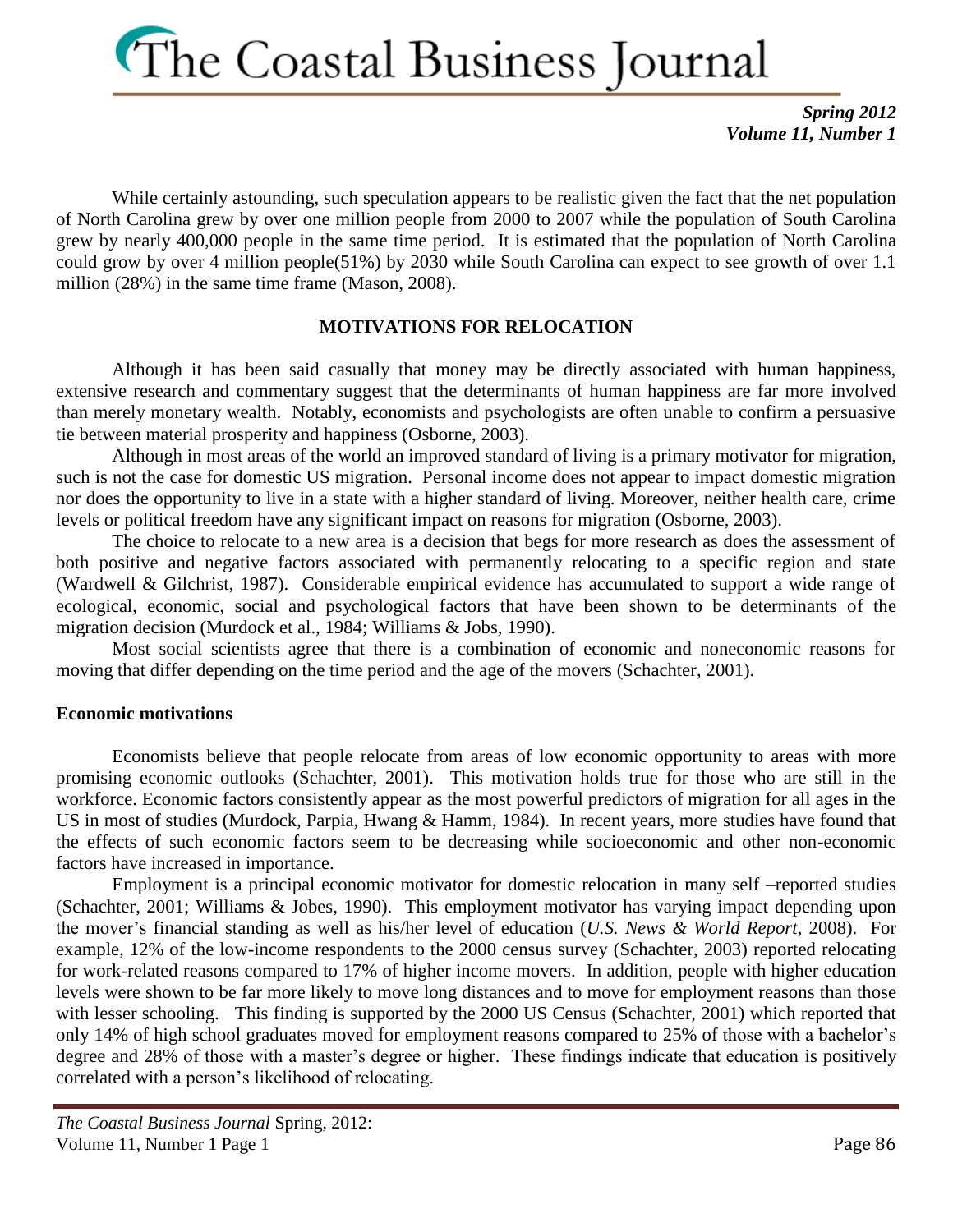*Spring 2012 Volume 11, Number 1*

Other major economic motivators include moderate tax rates (McLean & Roper, 2000; McLean, 1998), moderate housing costs (McLean, 1998; Rossi & Shlay, 1982), and low cost of living (McLean, 1998; Mason, 2008; *U.S. News & World Report*, 2008). Respondents in Mason's (2008) study rated these economic factors as having a 50 to 60% impact on their relocation choice. Energy efficiency was also included in *U.S. News & World Report* survey (2008) as another economic factor that influenced retirement relocation choice. The Coastal Carolinas are known to have relatively lower tax rates for permanent residents as well as lower construction costs in comparison to such areas as the Southwestern and Northeastern United States. These findings imply that retirement in this region can include an affordable, possibly more luxurious, home as well as a lower tax burden for those individuals who are no longer earning a sizable regular income.

### **Non-economic (personal) factors**

Economic factors that once were the dominant determinants of migration have diminished in importance in recent decades, particularly for elderly migrants (Long & Hansen, 1979; Murdock et al., 1984) while quality of life (Williams & Jobs, 1990), availability of desired amenities and similar noneconomic factors have increased in importance for all age groups (Beale, 1977; Heaton et al., 1981; Long & Hansen, 1979; Zelinsky, 1977). Support for these noneconomic effects as reasons for migration has been found in several regions of the US (Fuguitt & Beale, 1978; Sofranko & Williams, 1980).

Family has also been shown to be a strong motivator for relocation (Williams & McMillan, 1983). The 2000 U.S. Census Survey shows that the family motivator is stronger for those in poor demographic groups than for non-poor groups. Additionally, those with less education are more likely to move for family reasons than those who possess a higher education. Thirty-one percent of high school graduates reported that they would move for family reasons as compared to 22% of college graduates (Schachter, 2001).

Other noneconomic motivators include climate and weather, recreational/leisure and cultural activities (Dillman, 1979) as well as different life style and community factors (Catton, 1980; Leopold, 1949; Schumacher, 1973). A survey of people who moved to South Carolina indicated that the main factor influencing their decision to relocate to the area were climate-related (McLean, 1998). Nearly 100% of 5,000 movers to the Carolinas cited the scenic beauty and the climate as important reasons for relocation (Mason, 2008). *U.S. News & World Report* (2008) also stated that climate made the Coastal Carolinas very attractive to those retirees coming from northeastern regions to play golf. The warm climates provide more extensive options for outdoor activities in the area, including the abundant availability of golf facilities. Golf courses are highly concentrated in Coastal Carolina cities. The Grand Strand area (coastal communities around Myrtle Beach) alone hosts more than 100 golf courses (*Grand Strand Living*, 2010). Other possible non-economic reasons for choosing Coastal cities include recreational and cultural opportunities, amenities (Forsythe, 1980), political outlook, medical accessibility, education, entertainment and safety of the area in general (Mason, 2008; *U.S. News & World Report*, 2008).

Upon retirement, some may wish to escape from the atmosphere where they have spent their working life, because they tend to associate that area with their job-related stress levels and demanding schedules. Having such strong reminders of their work life nearby may not permit these retirees to relax mentally and enjoy the retirement lifestyle that they have worked for so many years to attain (McLean, 1998). A recent survey from *U.S. News & World Report* (2008) indicated that the majority of those making the big move are in search of small-town life in order to lower the stress level and lessen the chaos in their lives. Other studies of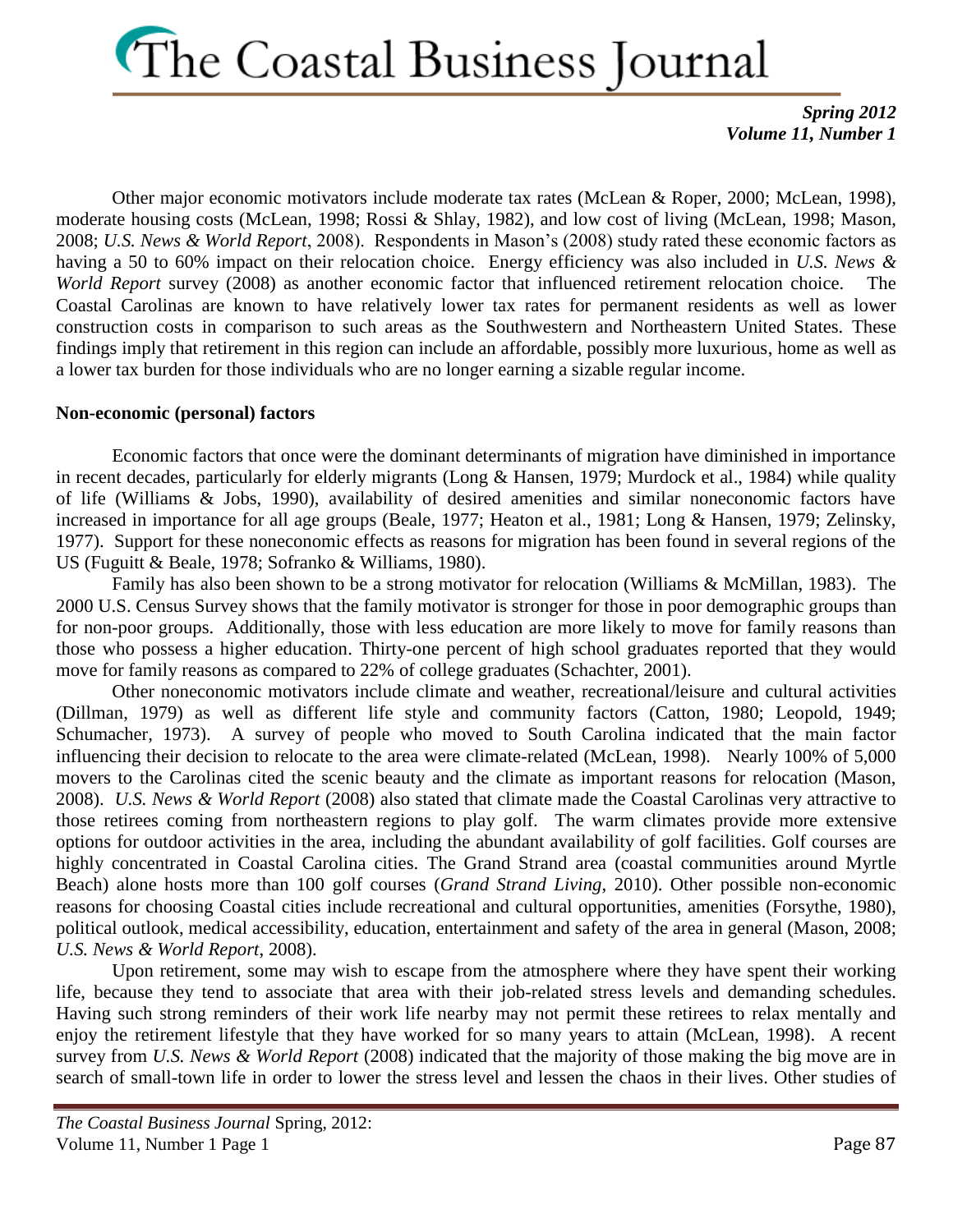*Spring 2012 Volume 11, Number 1*

South Carolina immigrants, on the other hand, have found no significant relationship between the decision to relocate and factors such as closeness to family and friends, good health care or security (McLean, 1998).

### **IMPACT OF COMMUNITY ATTACHMENT**

Community attachment has been shown to play a critical role in an area's economic growth and well-being. In a five-year study of 26 communities, Gallup found that residents' attachment level had a significant correlation with an area's GDP growth (Myrtle Beach Soul of Community, 2008). Community attachment has been found to have a direct influence on the decision to migrate (Liao, 2001). The concept of community attachment can be explained using two broad theories. The first theory is known as the linear development model. This perspective is based on the idea that the population and density of an area directly influence inhabitants' social behavior. The other relevant theory, which is far more widely accepted, is the systematic model. This theory says that, although somewhat influenced by society as a whole, the community is a complex system of interactions between friends, kinships and other associations. This sense of community attachment is perpetuated as new generations and new residents are brought into the fold and assimilated (Theodori, 2004).

Community attachment can be influenced by length of residence, home ownership, age, income, level of education among other factors (Theodori, 2004). Length of residence has been shown to have a strong influence on reduced geographic mobility. This notion can be attributed to findings that indicate that the length of residence plays a far more important role in assimilation into the social fabric than population size, density, social class or stage of life. Although adjustments occur, this phenomenon holds true regardless of age. For younger residents, attachment is low at first and then increases quickly whereas with older people attachment begins at a relatively high level but increases occur more slowly (Theodori, 2004). Regardless of the level of community involvement and attachment, people from highly mobile societies are prepared to leave the community if conditions fall short of their immediate needs and aspirations (Fernandez & Dillman, 1979). Overall, identification with the community along with community satisfaction are directly associated with mobility (Fernandez & Dillman, 1979). The sense of having a real home or a strong community attachment reduces migration intent (Liao, 2001). Therefore, we hypothesize that the more community attachment the inmigrant experiences, the less likely he/she will be to leave the area.

### **METHODOLOGY**

#### **Questionnaire development**

In order to assess in-migrants' sense of importance of economic and noneconomic (i.e., personal and social) factors and the corresponding satisfaction levels of these same factors, a five-point Likert scale survey was designed. This survey was developed based on the literature reviews of economic and noneconomic factors as well as community attachment items from the Soul of the Community Survey (SOTC) developed by Gallup. In its development of this survey, Gallup identified several factors that drive a person's loyalty to, and passion for, his/her area. This Gallup survey has been widely used for other area studies such as the Myrtle Beach Soul of the Community Survey (MBSCR, 2008). Similarly, the current study has drawn and adapted several items from the Gallup survey as well.

This study's survey began with 14 standard demographic questions. These questions were followed by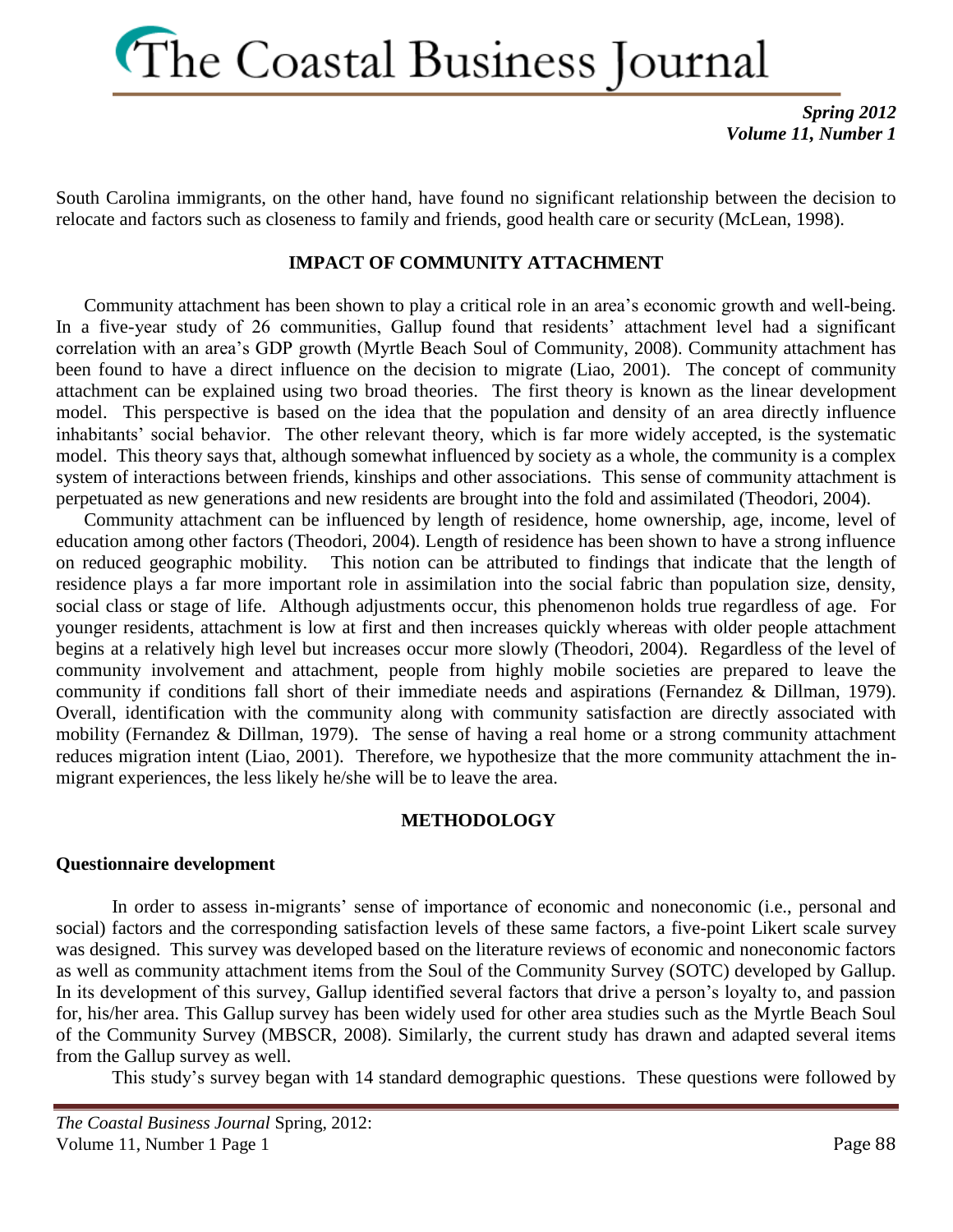*Spring 2012 Volume 11, Number 1*

43 questions under the heading "How important was each of the following factors to your decision to relocate?" This section was followed by 45 items listed under the heading "How would you rate your experience with each of these factors since you relocated?" The survey ended with 9 affective questions regarding community attachment and 2 intention-to-stay questions (Theodori, 2004).

A pilot survey was distributed to three residential areas in Coastal Myrtle Beach, SC, and 37 of these surveys were returned. Initial analysis identified several irrelevant variables; consequently, these variables were removed from the subsequent survey.

### **Data Collection**

The final survey was constructed as an internet webpage-based document (using SNAP software). Because it is extremely difficult to obtain exhaustive lists of everyone who has relocated to the Coastal Carolinas, data were collected using convenience sampling. An e-mail survey was sent to a list of email addresses of individuals who had relocated to the Carolina coast in the past 5 years. This list was obtained from the Center for Carolina Living (Mason, 2008). The survey was also posted as a web link on the Myrtle Beach Chamber of Commerce web site for a period of one month as well as being distributed electronically to faculty, staff and students of the local university located in Conway, SC, which is located only 10 miles away from the South Carolina coast. A total of 269 surveys were returned and analyzed, and the results were recorded.

### **Data Analysis**

Descriptive statistics, paired t-test, IPA, and multiple regressions were conducted using SPSS 15.0 software. In our survey of factors associated with relocation to the Carolinas, people were first asked how important certain factors were in the decision to relocate, and then post-experience satisfaction was measured. Importance and satisfaction scores were paired and t-tests were performed on all relocation priority items. All insignificant items were dropped from the Importance-Performance Analysis (IPA) of relocation factors. IPA is a simple and useful technique used by market researchers (Abalo, Varela & Manzano, 2007). This technique is based on the premise that satisfaction is a result of a preference for some object or service and judgments of its preference (Martilla & James, 1977; Myers & Alpert, 1968). The results of IPA can help city planners and marketers to understand the most important attributes on which they should focus and how those target attributes could be improved (Mullins & Spetich, 1987).

Community attachment items used in our survey were adapted from Theodori (2004), and they were regressed on the average of intention to migrate scores. The multiple regression analysis examined to what extent community attachment items accounted for the likelihood of migration.

### **RESULTS**

### **Respondent Demographics**

The most appropriate sample for this study would have closely resembled the population of Carolina coast in-migrants for all times; however, such an ideal sample was unobtainable. The demographic profile of our sample (Table 1) nearly equally represents gender (48.3% male vs. 50.6% female), age ( 55.2% less than 47 years old vs. 44.8% older than 47) and marital status (56% married vs. 44% single). Duration in the current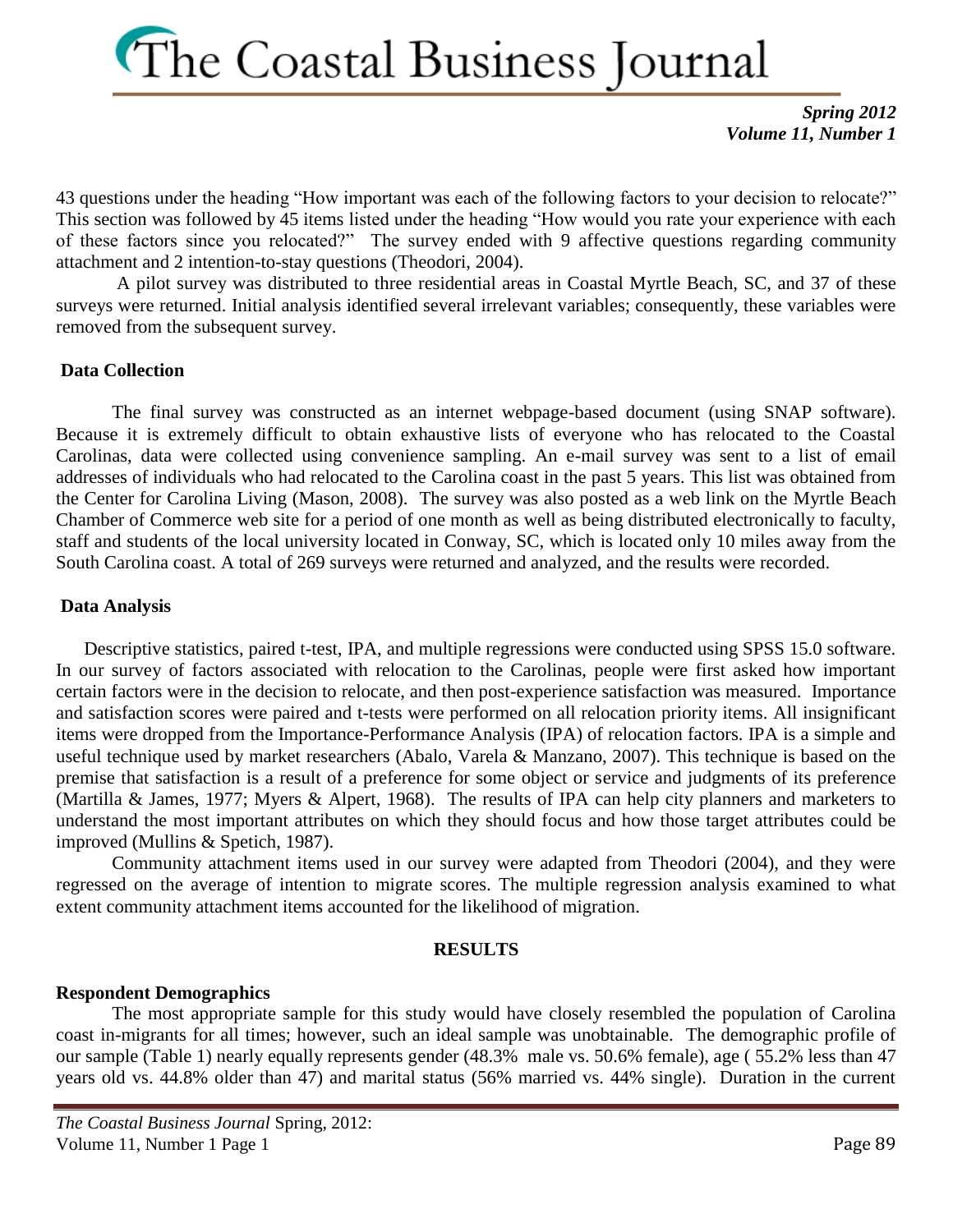### *Spring 2012 Volume 11, Number 1*

residence was also equally distributed as about half (54.8 %) of the respondents had lived in their respective communities for less than 3 years while the other half (44.5%) had residency of 4 years or longer.

TABLE 1. DEMOGRAPHIC PROFILE (N=269)

| Gender                                  | Frequency       | Percent |
|-----------------------------------------|-----------------|---------|
| Male                                    | 126             | 48.3    |
| Female                                  | 132             | 50.6    |
| Age                                     |                 |         |
| $18 - 27$                               | 79              | 30.3    |
| $28 - 37$                               | 25              | 9.6     |
| $38 - 47$                               | 40              | 15.3    |
| $48 - 57$                               | 58              | 22.2    |
| $58 - 67$                               | 53              | 20.3    |
| $68+$                                   | $\overline{4}$  | 1.5     |
| <b>Marital Status</b>                   |                 |         |
| Single                                  | 94              | 36.0    |
| Married                                 | 145             | 55.6    |
| Widowed                                 | $\overline{4}$  | 1.5     |
| Divorced                                | 15              | 5.7     |
| Separated                               | 1               | 0.4     |
| <b>Education Level</b>                  |                 |         |
| High School Graduate                    | 65              | 24.9    |
| Two Year College Degree                 | 42              | 16.1    |
| Four Year College Degree                | 89              | 34.1    |
| Graduate Degree                         | 49              | 18.8    |
| PhD.                                    | 13              | 5.0     |
| <b>Employment</b>                       |                 |         |
| Unemployed-Seeking Work                 | 24              | 9.2     |
| Unemployed - Not Seeking Work           | 19              | 7.3     |
| <b>Employed Part-time</b>               | 57              | 21.8    |
| Employed Full time                      | 110             | 42.1    |
| Retired                                 | 47              | 18.0    |
| <b>Makeup of Household</b>              |                 |         |
| <b>Respondent Only</b>                  | 89              | 34.1    |
| <b>Respondent and Spouse</b>            | 98              | 37.5    |
| Respondent and Children                 | 8               | 3.1     |
| Respondent, Spouse and Children         | 51              | 19.5    |
| <b>Respondent and Parents</b>           | 12              | 4.6     |
| <b>Total Household Income</b>           |                 |         |
| <b>Under \$30,000</b>                   | 46              | 17.6    |
| \$31,000 to \$45,000                    | 27              | 10.3    |
| 46,000 to \$60,000                      | 22              | 8.4     |
| 61,000 to \$75,000                      | 31              | 11.9    |
| 76,000 to \$90,000                      | 33              | 12.6    |
| 91,000 to \$105,000                     | 27              | 10.3    |
| \$106,000 or above                      | 61              | 23.4    |
| <b>Years Lived in Current Community</b> |                 |         |
| Less than 1 year                        | $\overline{37}$ | 14.2    |
| $1 - 3$ years                           | 106             | 40.6    |
| $4 - 6$ years                           | 62              | 23.8    |
| $7 - 9$ years                           | 11              | 4.2     |
| 10 years                                | 43              | 16.5    |

In our sample, a representative respondent had a 4-year college or higher degree (58%) and was employed to some extent  $(64%)$  – either full- or part- time. The household makeup was predominantly "respondent and spouse" (37.5%) followed by "respondent only" (34%). The household income of the sample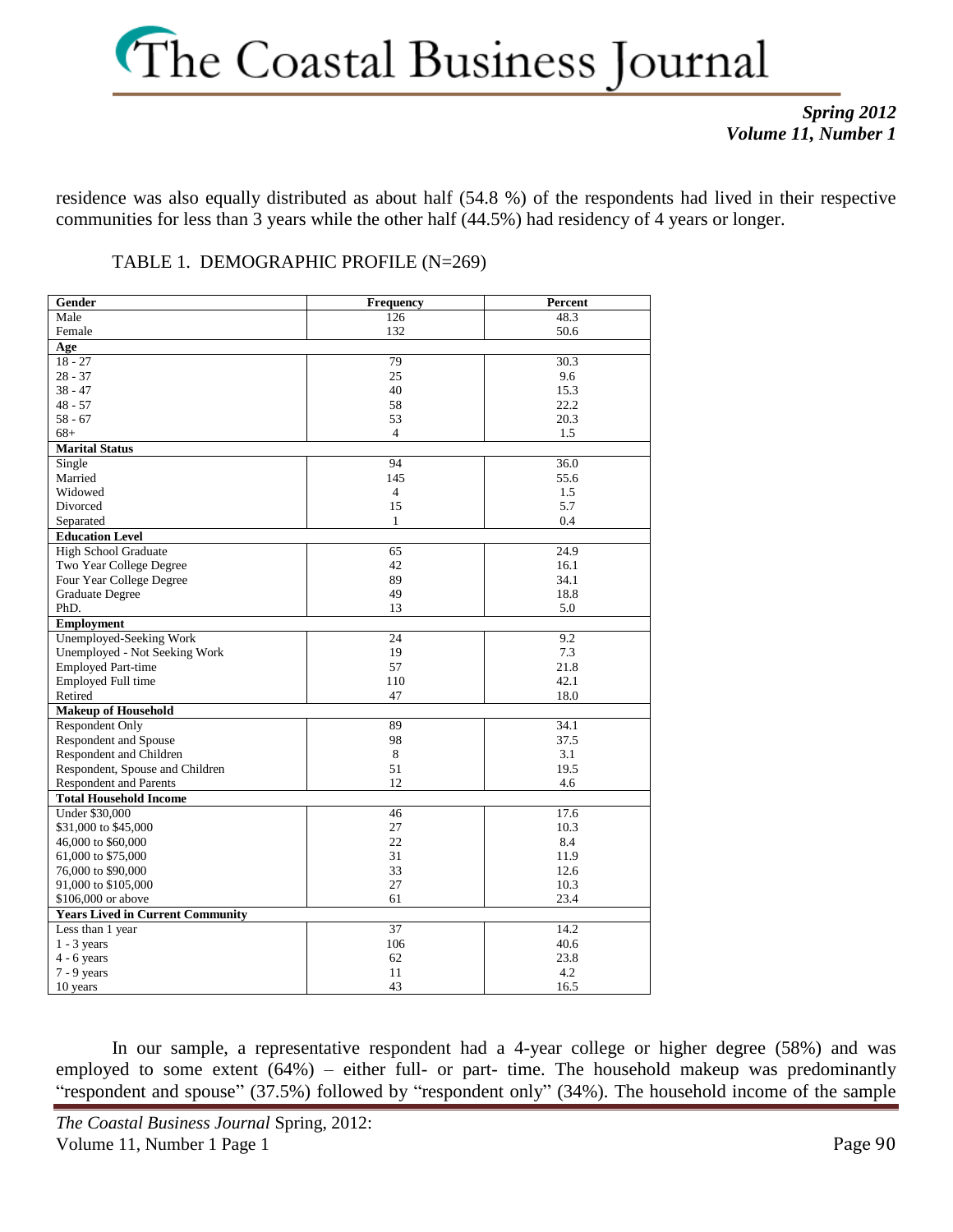*Spring 2012 Volume 11, Number 1*

was fairly well distributed on a spectrum tending toward higher income levels than the national average (57% were over \$61,000). Moreover, it is apparent that the sample was skewed toward the higher income group because 23.4% of respondents were at the extreme end of the income spectrum (\$106,000 or above).

### **IMPORTANCE PERFORMANCE ANALYSIS**

Respondents rated weather and nature related items (temperature, climate, proximity to seashore) as most important determinants for moving to the Coastal region, followed by cost of living, housing (price, market, options, quality and density) and social opportunities. At the bottom of the list were water sports, shows and golf. Although Coastal Carolinas are known for golf, the movers in this sample apparently did not choose the area primarily for the golfing opportunities it offers.

Importance and satisfaction scores of each item were paired for t-tests. Table 2 shows the means, standard deviations, t-values, and significance of paired t-tests of 36 items.

Thirteen pair means showed no significant differences at the 0.05 level; therefore, they were discarded from later IPA grid. These excluded items included temperature, climate, relaxing environment, ease of living in the community, friendliness of community, social opportunities, quality of housing construction, medical services, housing density, water quality, waste water and sewer services, quality of primary schools and road availability and condition.

TABLE 2. RESULTS OF PAIRED T-TESTS

|         | Item description                                | Mean     | SD.   | T-Value  | df  | Sig.       |
|---------|-------------------------------------------------|----------|-------|----------|-----|------------|
| Pair 1  | <b>Tax Rates</b>                                | $-0.193$ | 1.495 | $-1.972$ | 232 | $0.050*$   |
| Pair 2  | Cost of Living                                  | 0.333    | 1.450 | 3.495    | 230 | $0.001***$ |
| Pair 3  | Wages                                           | 0.328    | 1.697 | 2.921    | 228 | $0.004**$  |
| Pair 4  | <b>Employment Opportunities</b>                 | 0.569    | 1.658 | 5.227    | 231 | $0.000***$ |
| Pair 5  | Law Enforcement                                 | $-0.223$ | 1.399 | $-2.434$ | 232 | $0.016*$   |
| Pair 6  | Fire Department                                 | $-0.587$ | 1.321 | $-6.737$ | 229 | $0.000***$ |
| Pair 7  | Shopping                                        | $-0.513$ | 1.279 | $-6.108$ | 231 | $0.000***$ |
| Pair 8  | Restaurants                                     | $-0.538$ | 1.187 | $-6.941$ | 233 | $0.000***$ |
| Pair 9  | Home and Personal Services                      | $-0.420$ | 1.234 | $-5.172$ | 230 | $0.000***$ |
| Pair 10 | <b>Medical Services</b>                         | $-0.004$ | 1.478 | $-0.044$ | 232 | 0.965      |
| Pair 11 | Financial Services (banks, credit unions, etc.) | $-0.509$ | 1.316 | $-5.839$ | 227 | $0.000***$ |
| Pair 12 | Road Availability and Condition                 | 0.104    | 1.468 | 1.078    | 229 | 0.282      |
| Pair 13 | <b>Water Quality</b>                            | $-0.117$ | 1.462 | $-1.215$ | 230 | 0.226      |
| Pair 14 | Air Quality                                     | $-0.203$ | 1.226 | $-2.523$ | 230 | $0.012*$   |
| Pair 15 | <b>Quality of Housing Construction</b>          | 0.091    | 1.324 | 1.044    | 230 | 0.298      |
| Pair 16 | <b>Housing Density</b>                          | $-0.030$ | 1.296 | $-0.356$ | 229 | 0.722      |
| Pair 17 | Waste Water and Sewer Services                  | $-0.137$ | 1.228 | $-1.676$ | 226 | 0.095      |
| Pair 18 | <b>Quality of Primary Schools</b>               | 0.018    | 1.433 | 0.185    | 226 | 0.853      |
| Pair 19 | <b>Shows</b>                                    | $-0.529$ | 1.267 | $-6.288$ | 226 | $0.000***$ |

*The Coastal Business Journal* Spring, 2012: Volume 11, Number 1 Page 1 Page 1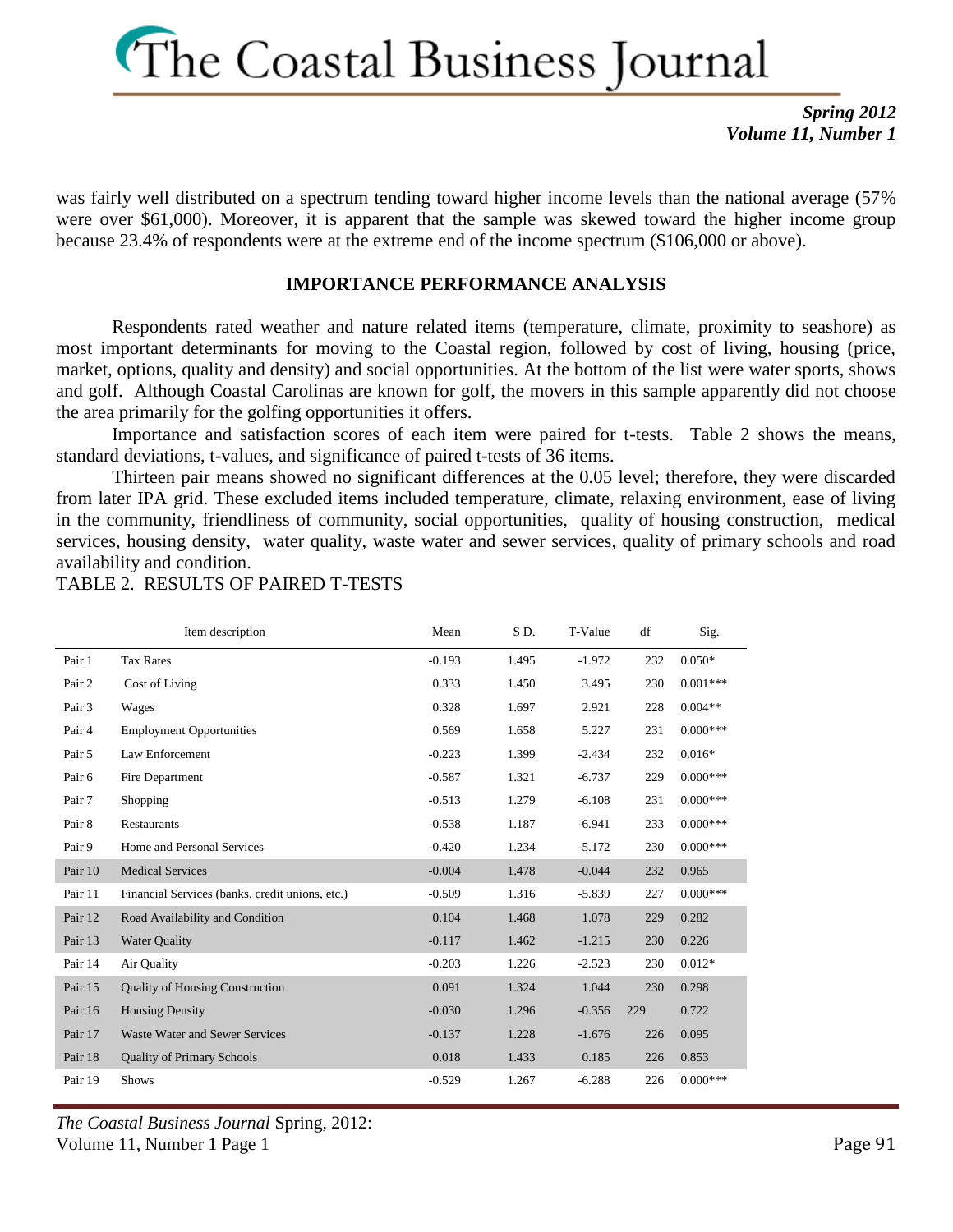### *Spring 2012 Volume 11, Number 1*

| Pair 20 | Climate                                              | 0.056    | 1.087 | 0.783     | 232 | 0.434      |
|---------|------------------------------------------------------|----------|-------|-----------|-----|------------|
| Pair 21 | Temperature                                          | 0.039    | 1.054 | 0.561     | 231 | 0.576      |
| Pair 22 | Close Proximity to Seashore                          | $-0.247$ | 1.085 | $-3.455$  | 230 | $0.001**$  |
| Pair 23 | Avoidance of Density/Congestion                      | 0.217    | 1.446 | 2.279     | 229 | $0.024*$   |
| Pair 24 | <b>Housing Prices</b>                                | 0.297    | 1.323 | 3.423     | 231 | $0.001**$  |
| Pair 25 | Variety of Housing Options                           | $-0.185$ | 1.145 | $-2.435$  | 226 | $0.016*$   |
| Pair 26 | Golf                                                 | $-0.826$ | 1.139 | $-11.000$ | 229 | $0.000***$ |
| Pair 27 | Water Sports (surfing, water skiing, boating, etc.)  | $-0.504$ | 1.218 | $-6.282$  | 229 | $0.000***$ |
| Pair 28 | Individual sports (tennis, bicycling, running, etc.) | $-0.562$ | 1.282 | $-6.694$  | 232 | $0.000***$ |
| Pair 29 | Friendliness of Community                            | 0.070    | 1.108 | 0.953     | 229 | 0.342      |
| Pair 30 | Diversity of area                                    | $-0.169$ | 1.255 | $-2.044$  | 230 | $0.042*$   |
| Pair 31 | Relaxing environment                                 | 0.009    | 1.167 | 0.112     | 232 | 0.911      |
| Pair 32 | Social opportunities                                 | $-0.100$ | 1.293 | $-1.170$  | 230 | 0.243      |
| Pair 33 | Safety of the Community                              | 0.322    | 1.377 | 3.544     | 229 | $0.000***$ |
| Pair 34 | Overall feeling of happiness                         | 0.199    | 1.235 | 2.451     | 230 | $0.015*$   |
| Pair 35 | Reduction of stress                                  | 0.183    | 1.272 | 2.178     | 229 | $0.030*$   |
| Pair 36 | Ease of living in the community                      | 0.035    | 1.314 | 0.403     | 227 | 0.687      |

Note: Positive mean shows importance score exceeds satisfaction score. Negative mean shows satisfaction score exceeds importance score. Non-significant items are shared. These items are at *pro quo* status, meaning expectations coincide with the performance.

The first part of Table 2 shows 8 underperforming items with which the respondents were dissatisfied. In general, the satisfaction/dissatisfaction gap was more salient for economic issues (employment opportunities, cost of living, housing prices, and wages) than for non-economic issues (safety, overall happiness, density/congestion, stress). This finding could be attributed to the current economic climate that the US is facing. Respondents indicated they were least satisfied with employment opportunities  $(\overline{X_s} = 2.75)$  and wages  $(\overline{X_S}$  = 2.88).

The Carolinas are known for their lower cost of living and price of housing. However, the data indicate that those who had moved to the area did not perceive these economic advantages to be true. The hypothesized expectation was not supported as the both items underperformed according to the respondents' perceptions (Cost of living:  $\overline{X_1}$ =3.92 vs.  $\overline{X_5}$ = 3.54, housing price:  $\overline{X_1}$ =3.88 vs.  $\overline{X_5}$ =3.53)

Area traffic congestion was another point of dissatisfaction identified by the respondents. Although plans are in the works for improvements to roadways and traffic flow in the Myrtle Beach area, traffic in some areas can pose a significant problem, especially during the peak summer family vacation months.

Figure 1 presents statistically significant pairs on the importance-performance grid. These 23 items represent lack of congruence between in-migrants' pre-arrival expectations and their post-migration satisfaction in the area. In-migrants identified several items that did not meet their expectations. The most pressing issues identified included the cost of living, housing prices and density/congestion. These issues point to a pressing need for attention and improvement in the short term. Other items presenting opportunities for further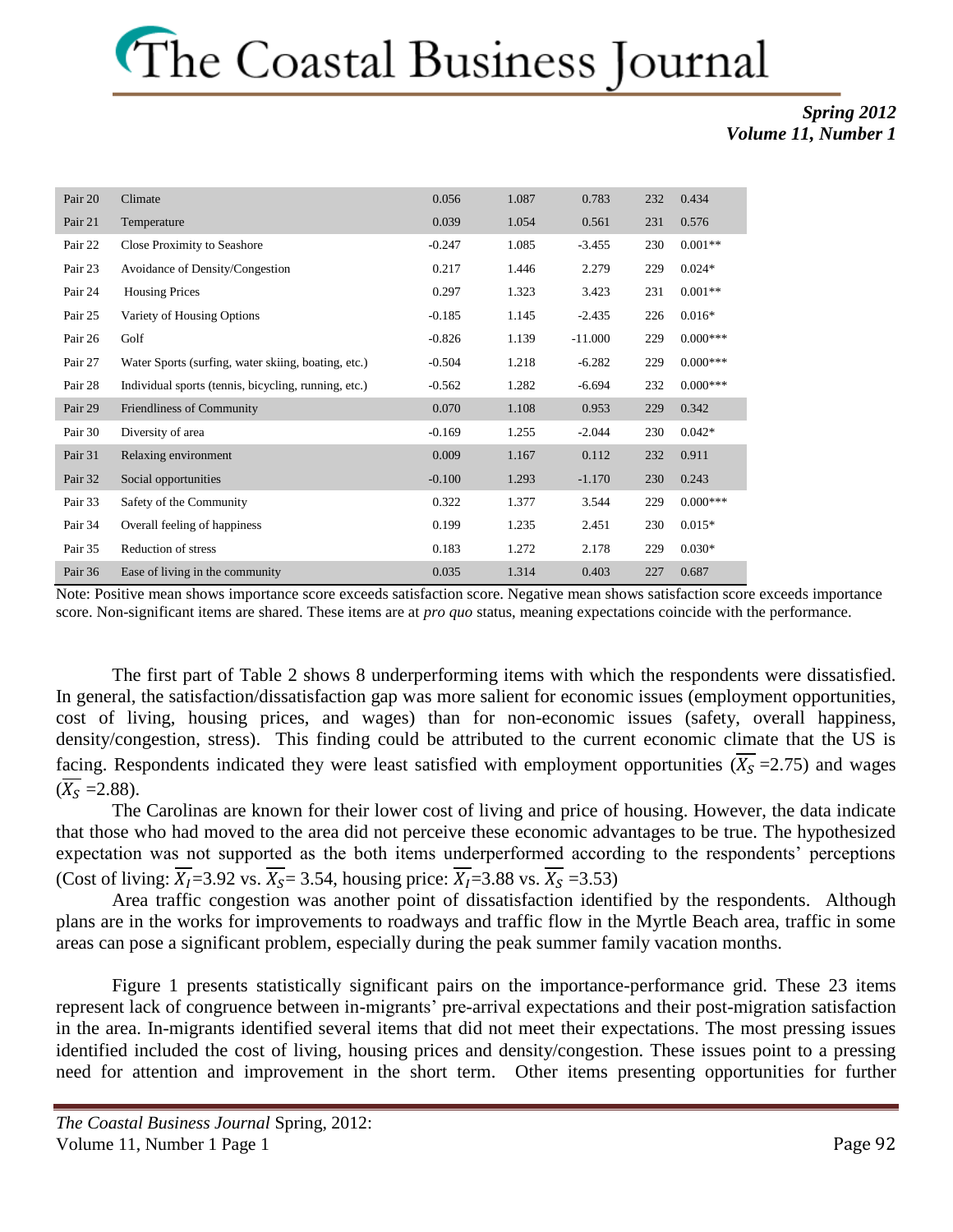*Spring 2012 Volume 11, Number 1*

improvements included safety of the communities, diversity and housing options. The study also suggests that coastal cities should consider the plausibility of improving tax rates, law enforcement, employment opportunities and wages.

### **REGRESSION ANALYSIS: IMPACT OF COMMUNITY ATTACHMENT**

Two regression analyses were conducted to measure the impact of community attachment on migration intent and overall happiness in the current community. We calculated the average of community attachment items and intention to stay items. The community attachment mean was 3.44 (SD=0.79), the intention to stay mean was 3.24 (SD=1.00) and the overall happiness mean was 3.99 (SD = 1.07). The *Cronbach's alpha* of 9 community attachment items was .93.

The result suggests that community attachment explains 43% of variations in intention to stay and the relation was significant at the .0001 level. The regression model we used can be expressed as: Intention to Stay  $=$  .83 (Community Attachment)  $+$  .38. The coefficient was significant at 0.0001 level ( $t = 12.34$ ).

The data suggest that community attachment is significantly correlated with the overall happiness. Community attachment explained 41% of variance in overall happiness since moving to the Carolina Coast  $(r^2 = .41, p < .0001)$ . This regression model can be expressed as: Overall Happiness = .85 (Community Attachment) + 1.03. The beta coefficient was significant at 0.0001 level  $(t = 11.41)$ .

### FIGURE 1. IMPORTANCE PERFORMANCE ANALYSIS GRID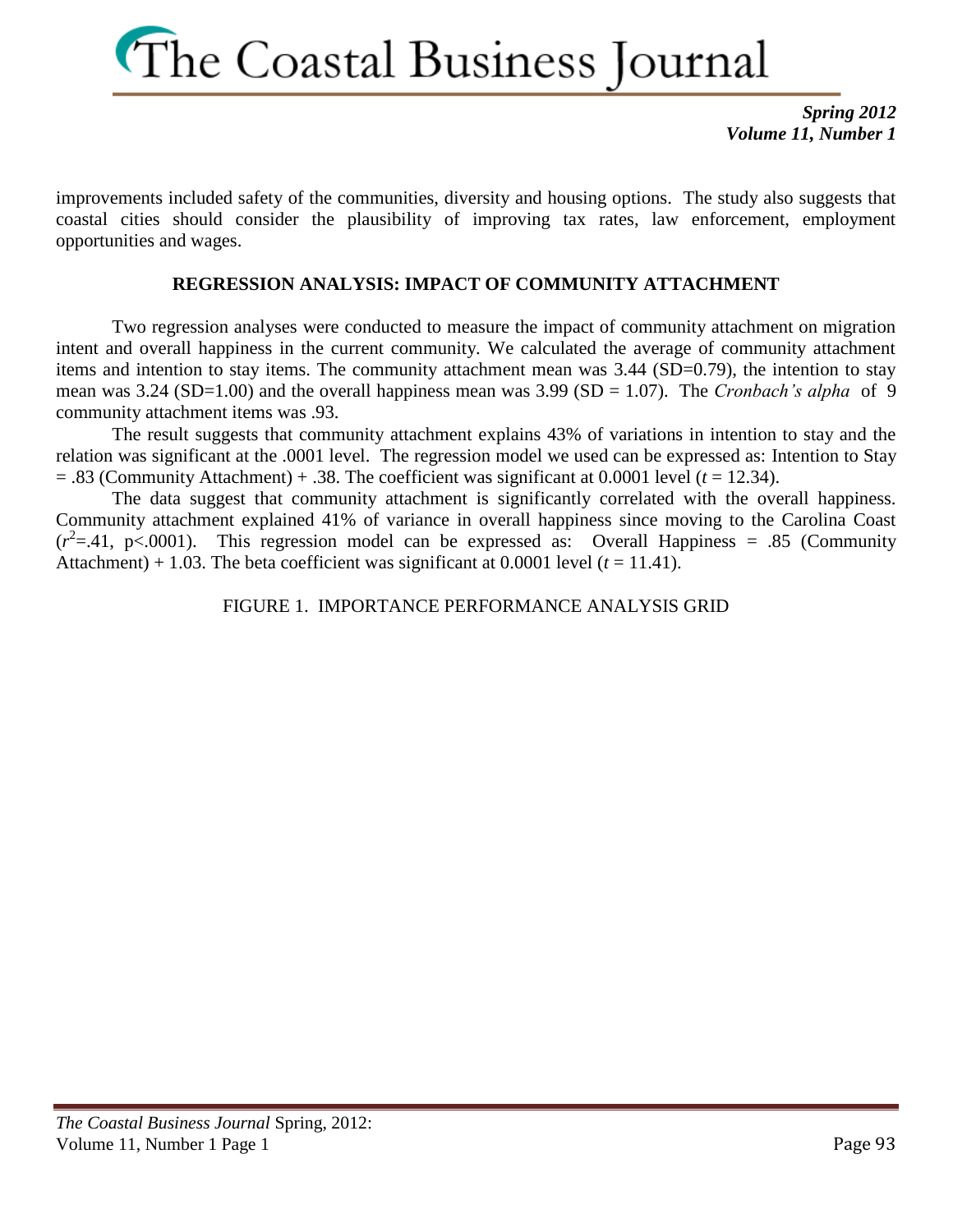### *Spring 2012 Volume 11, Number 1*



Note: Mid-points are

mean of all 23 items: importance mean  $= 3.44$ , performance mean  $= 3.57$ 

### **COMPARISON ANALYSIS OF TWO AGE GROUPS**

Burger (1971) proposed the idea that multiple realities exist for different social categories. Economic consideration might be important for some groups while quality-of-life or other factors are exclusively important to others. Such differences could be associated with the age of migrants to the Coastal Carolina Area. There were two age groups that showed obvious differences from many perspectives. These were the 18-27 age group and the 57-68 age group. These groups could be labeled as "working group" and. "retired group." To compare and contrast these two age groups, we conducted independent t-tests. The descriptive statistics on these two groups are presented in Table 3.

### TABLE 3. DEMOGRAPHIC COMPARISON OF TWO AGE GROUPS

|        | rounger                                            | : Group (18 -27) | Older G<br>$\cdot$ Group (58 -67) |         |  |
|--------|----------------------------------------------------|------------------|-----------------------------------|---------|--|
| Gender | $\overline{a}$<br>$(N-1)$<br>Frequency<br>$1 - 11$ | Percent          | Frequency (N=53)<br>$(11 - 33)$   | Percent |  |
| Male   | ັ                                                  | 45.3             | --                                | 00      |  |

*The Coastal Business Journal* Spring, 2012: Volume 11, Number 1 Page 1 Page 1 Page 94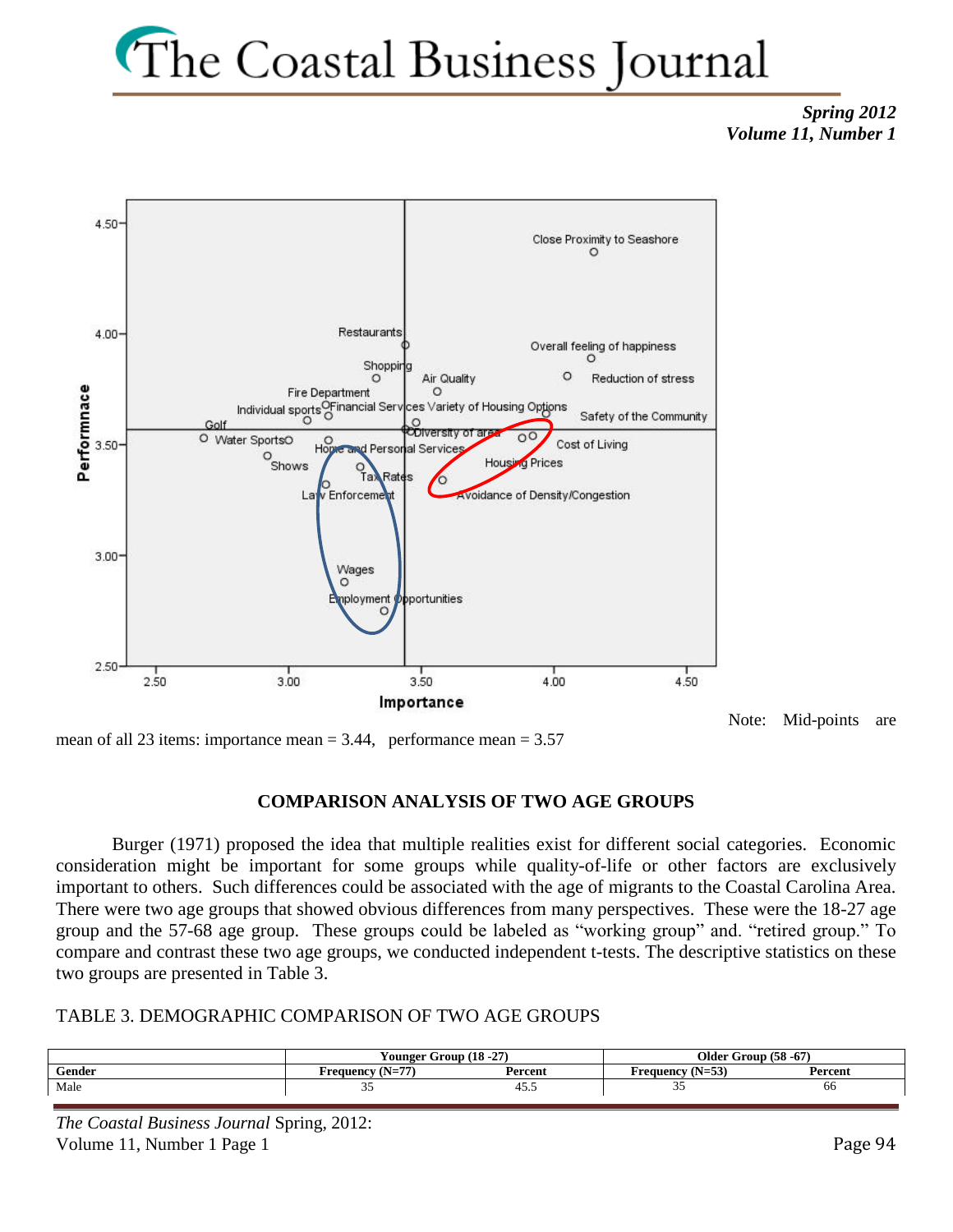### *Spring 2012 Volume 11, Number 1*

| Female                          | 42               | 54.5     | 18                 | 34       |
|---------------------------------|------------------|----------|--------------------|----------|
| <b>Marital Status</b>           | Frequency (N=72) | Percent  | Frequency (N=53)   | Percent  |
| Single                          | 72               | 93.5     |                    | 7.5      |
| Married                         |                  | 6.5      | 44                 | 83       |
| Widowed                         |                  |          |                    | 1.9      |
| Divorced                        |                  |          |                    | 5.7      |
| Separated                       |                  |          |                    | 1.9      |
| <b>Education</b>                | Frequency (N=78) | Percent  | Frequency (N=52)   | Percent  |
| <b>High School Graduate</b>     | $\Omega$         | $\Omega$ |                    | 13.5     |
| Two Year College Degree         | 20               | 25.6     | 8                  | 15.4     |
| Four Year College Degree        | 14               | 17.9     | 10                 | 19.2     |
| Graduate Degree                 | 43               | 55.1     | 21                 | 40.4     |
| PhD.                            |                  | 1.3      | 6                  | 11.5     |
| <b>Employment</b>               | Frequency (N=78) | Percent  | Frequency (N=53)   | Percent  |
| <b>Unemployed-Seeking Work</b>  | 9                | 11.5     |                    | $\Omega$ |
| Unemployed - Not Seeking Work   | 16               | 20.5     |                    | 1.9      |
| <b>Employed Part-time</b>       | 37               | 47.4     |                    | 13.2     |
| Employed Full time              | 16               | 20.5     | 17                 | 32.1     |
| Retired                         |                  | $\Omega$ | 28                 | 52.8     |
| <b>Makeup of Household</b>      | Frequency (N=77) | Percent  | Frequency (N=53)   | Percent  |
| <b>Respondent Only</b>          | 62               | 80.5     | 6                  | 11.3     |
| <b>Respondent and Spouse</b>    |                  | 5.2      | 44                 | 83       |
| Respondent and Children         |                  | 2.6      |                    | 0        |
| Respondent, Spouse and Children |                  | 1.3      |                    | 1.9      |
| <b>Respondent and Parents</b>   |                  | 10.4     |                    | 3.8      |
| <b>Total Household Income</b>   | Frequency (N=74) | Percent  | Frequency $(N=47)$ | Percent  |
| <b>Under \$30,000</b>           | 39               | 52.7     |                    | 8.5      |
| \$31,000 to \$45,000            |                  | 6.8      |                    | 6.5      |
| 46,000 to \$60,000              |                  | 1.4      |                    | 14.9     |
| 61,000 to \$75,000              |                  | 5.4      |                    | 6.4      |
| 76,000 to \$90,000              |                  | 6.8      |                    | 19.1     |
| 91,000 to \$105,000             | 10               | 13.5     |                    | 8.5      |
| \$106,000 or above              | 10               | 13.5     | 17                 | 36.2     |

Table 3 shows that there are differences in many aspects between the two groups. For example, 92% of the younger residents were single whereas 83% of older residents were not. Both groups were relatively well educated, but the younger group held mostly 4-year degrees whereas in the older group, 50% had a graduate degree or above. The younger group had a lower household income with 50% under \$30,000, while the older group had a majority of households with incomes over \$60,000.

A series of independent t-tests were conducted on the overall measures for the two age groups. Analysis indicated that the older group was happier (mean=4.63) than younger group (mean  $= 3.74$ ) since relocating. The same can be said of overall satisfaction (older group mean  $= 4.17$  vs. younger group mean  $= 3.62$ ) as well as community attachment (older group mean  $= 3.85$  vs. younger group mean  $= 3.28$ ). The older group was more likely to remain in the community (mean  $= 4.1$ ) than younger residents were (mean  $= 2.93$ ). Table 4 presents summary statistics of these t-tests.

The two groups showed significant statistical differences in their opinions of the importance and performance of several factors as well. These included the tax rate, wages, employment opportunities, law enforcement and fire department effectiveness, quality and availability of medical services, quality of housing construction, housing density, waste water and sewer services, quality of schools, avoidance of congestion and ease of living in the community. When we placed these items on the Importance Performance Analysis (IPA) grids (Figure 2) side by side, it was clear that the two groups had very different overall opinions regarding their relocation priorities. The lower left quadrant indicates low importance/low performance. This quadrant was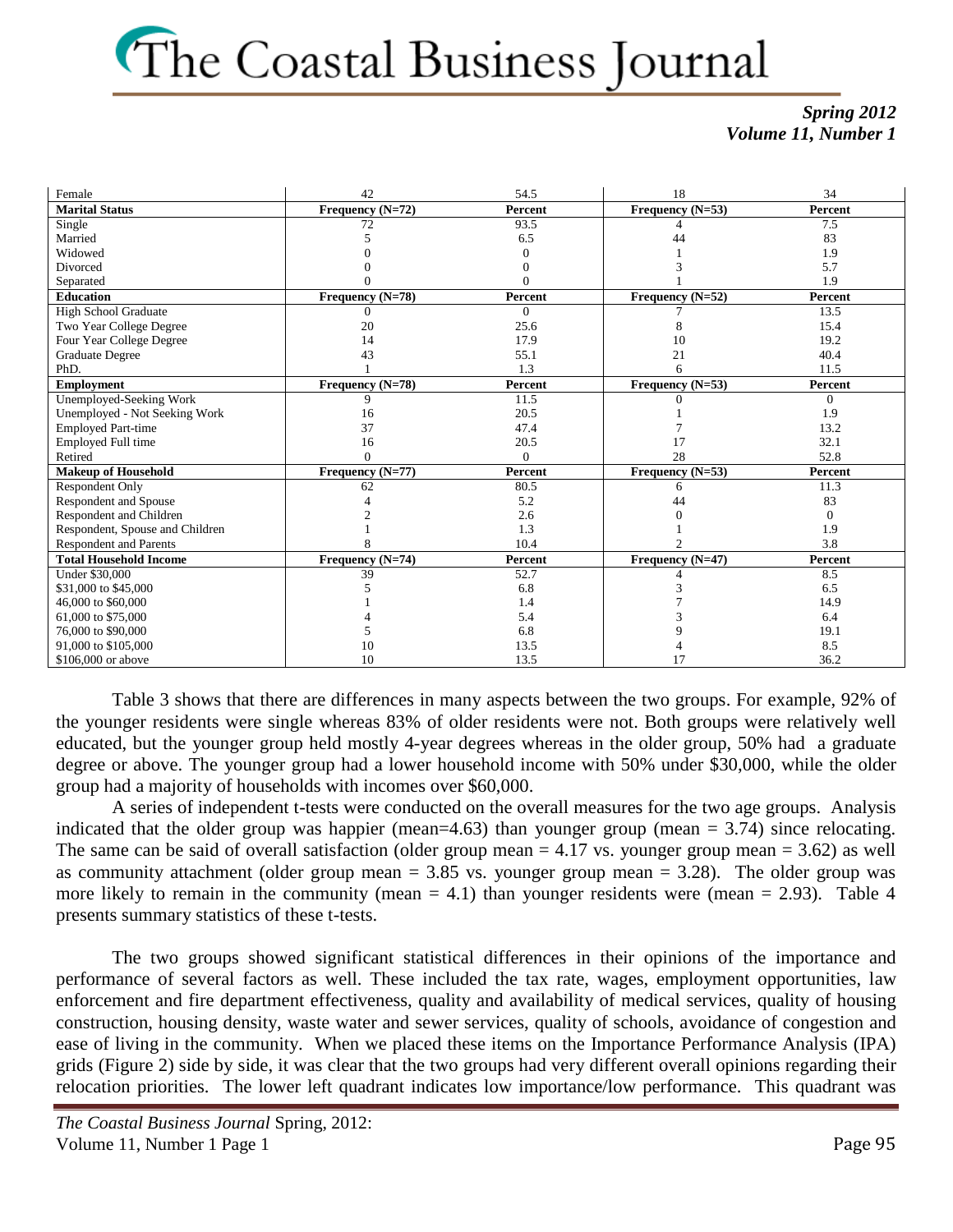### *Spring 2012 Volume 11, Number 1*

where a majority of the 18–27 age group factors were located. The exact opposite was true for the 58-67

|                             | <b>Mean</b> | <b>SD</b> | t-value | <b>Sig</b> |
|-----------------------------|-------------|-----------|---------|------------|
| <b>Community Attachment</b> |             |           | 3.86    | $000***$   |
| 18-27                       | 3.28        | .74       |         |            |
| 58-67                       | 3.85        | .68       |         |            |
| <b>Overall Satisfaction</b> |             |           | 3.10    | $.002**$   |
| 18-27                       | 3.62        | .83       |         |            |
| 58-67                       | 4.17        | .95       |         |            |
| <b>Overall Happiness</b>    |             |           | 6.17    | $.000***$  |
| 18-27                       | 3.74        | .90       |         |            |
| 58-67                       | 4.63        | .60       |         |            |
| <b>Intention to Stay</b>    |             |           | 7.33    |            |
| 18-27                       | 2.93        | .80       |         |            |
| 58-67                       | 4.10        | .75       |         |            |

### TABLE 4. INDEPENDENT T-TESTS ON OVERALL MEASURES OF TWO AGE GROUPS

\*\*\* significant at the 0.0001 level, \*\* significant at the 0.001 level

age group. A majority of this group's opinions were located in the high importance/high performance upper right quadrant.

The critical factors or high importance/low performance factors for 18-27 year olds included employment opportunities, quality of schools, relaxing environment, wages and cost of living. For the 58–67 year olds, critical factors included density/congestion, diversity, home and personal services, variety of housing and cost of living. The one factor common to both groups was the cost of living.

### **DISCUSSION AND IMPLICATIONS**

As emphasized by *CNN Money. com*, many baby boomers desire a retirement spot with close proximity to a body of water, which is a big selling point for the coastal Carolinas. In addition, *The Sun News* (2009) stated that the ten reasons for a resident of the Grand Strand to be happy to live here included the ocean, great weather, attractive location to all, many activities and festivals, fresh seafood, special purchase deals for locals, financial security and a great buying opportunity (Rodriguez, 2009).

Consistent with the extant literature surveyed, this current study found that in-migrants are very happy with the weather as well as the close proximity to the seashore. These are, after all, the most obvious attractions for most people visiting or relocating to the Carolina coastal area.

However, results from the current study suggest that there is also another critical factor for in-migrants that has been neglected in previous research – the cost of living. Participants across the different age groups included in the study deemed cost of living as both important and unsatisfactory. Although the study did show that people over 58 years of age are happy with, or, at the very least unconcerned with, factors such as taxes, wages, police departments, fire departments, etc., the same cannot be said for the cost of living. This finding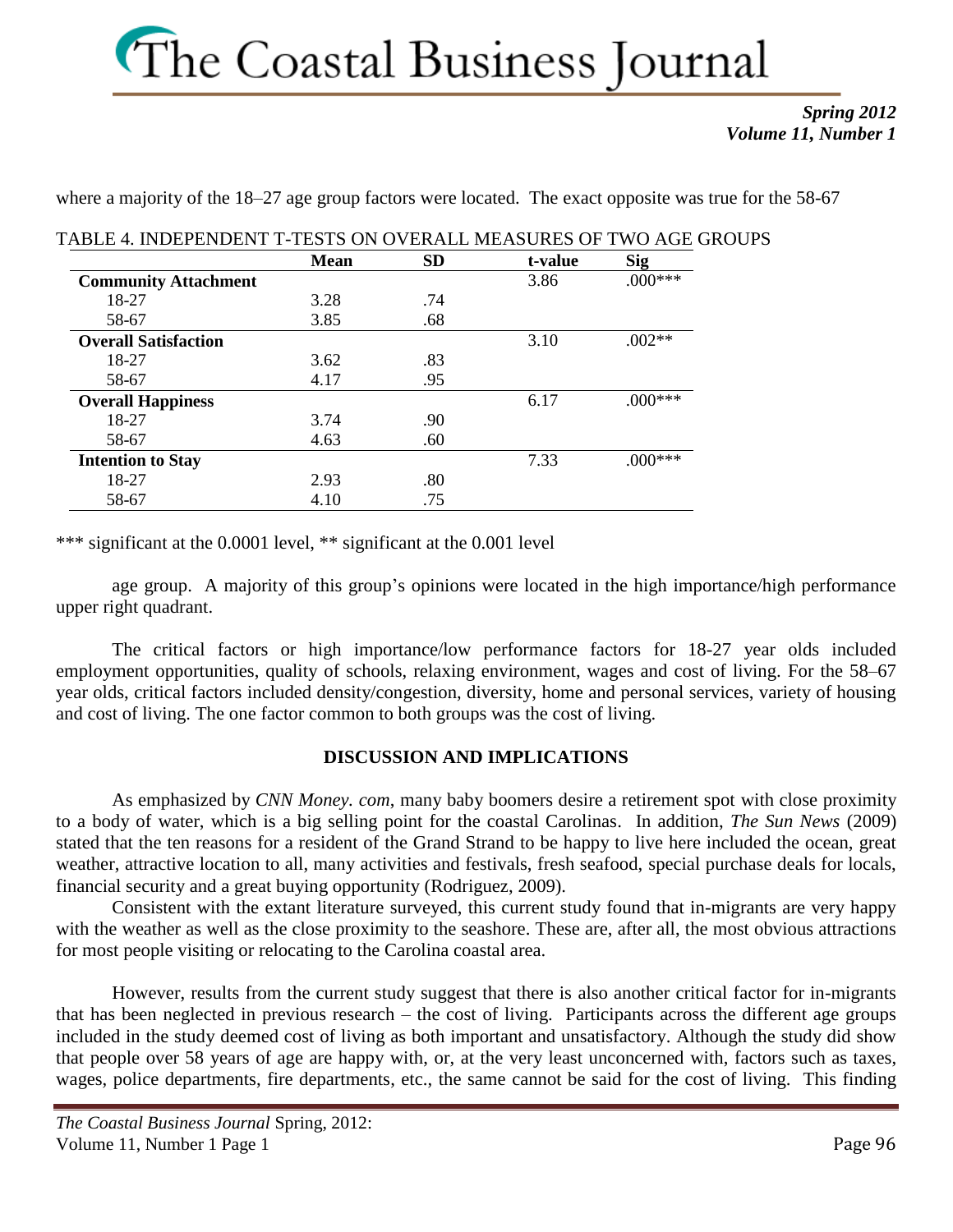*Spring 2012 Volume 11, Number 1*



conducive for in-migrants to remain in this area and to attract new ones, it may be necessary to close the gap between the actual cost of living and the perceived cost of living. This problem may be improved if policy makers and business owners consider changes such as tax reductions, locals' discounts, and locals' specials during tourist seasons, advertising the cost of living differences between the Carolina coast and other destinations, among other options.

Unfortunately, the state of South Carolina recently increased its sales tax from 5% to 6% in 2007. Additionally, some counties charge additional taxes which serve to increase consumers' total tax burden. The average combined city and county rate in North Carolina is 7.8%, and in South Carolina, it is 7.05% as of May 2010.

To a lesser, but still significant, degree other factors such as wages, employment opportunities, density, diversity, housing options and school quality offer opportunities for improvement. These factors are particularly important to young families and singles, because typically they plan to work and raise children after moving to the area. Policy makers should focus on improving wage equity among various demographic groups. Future studies should identify those areas where people sense the most congestion in the communities of the Carolina coast and seek creative remedies.

Results of our study suggest that it would be prudent for policy makers to study carefully the qualities of high performing school districts and counties and benchmark them. The current study could serve as a starting point for devising ways to improve areas of low satisfaction as well as continuing to be vigilant about maintaining those areas revealed to be sources of high satisfaction.

As is the case with many social research studies, the current one has several limitations which can be attributed primarily to the data collection method employed. Our study used self-report measures which were collected through the use of an electronically distributed survey as well as a public announcement posted on the Chamber of Commerce website. Several questions have been raised in the past concerning the reliability and

*The Coastal Business Journal* Spring, 2012: Volume 11, Number 1 Page 1 Page 97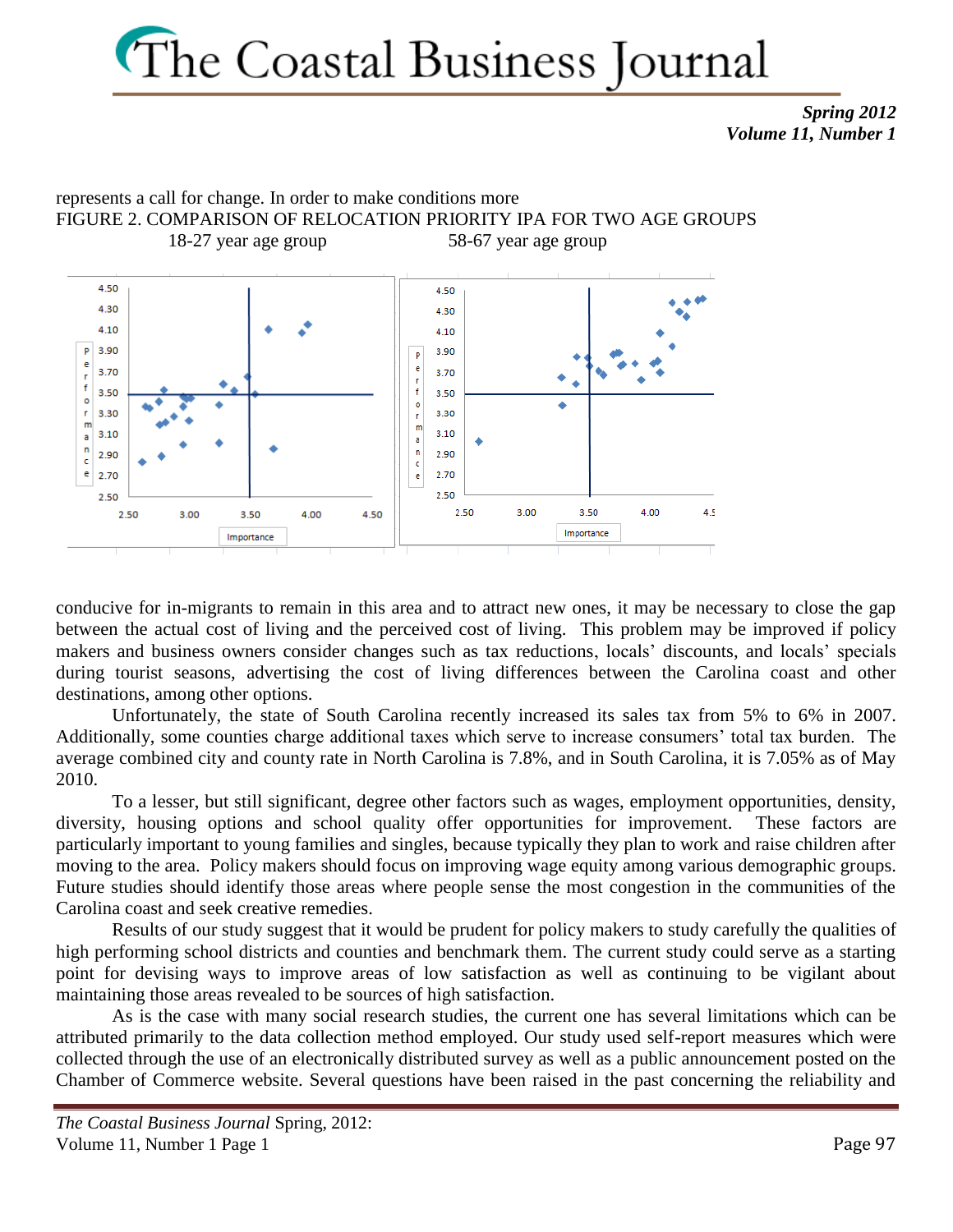*Spring 2012 Volume 11, Number 1*

validity of questionnaire scales for perceptual variables (Podsakoff & Organ, 1986). Online data collection methods have also engendered questions about validity issues because not all social groups are equally experienced with the use of computers. With 18% retirees in the dataset, it is a rather safe assumption that the older portion of our sample consists only those who are computer literate. Therefore, there are several factors inherent in this study that could limit the generalizability of its results. As noted, a more representative sample could be collected from census data, but such a sample was not obtainable under the current restraints. Finally, the substantial amount of sampling drawn from among university faculty, staff and students most likely skewed our results. Future research could investigate other coastal regions in the US as well as other domestic migration destinations. Particularly, future research should seek to determine why those who originally relocated to Florida and Arizona have subsequently moved to other relocation destinations.

### **REFERENCE**

- Abalo, J., Varela, J. & Manzano, V. (2007) Important values for Importance-Performance Analysis: A formula for spreading out values derived from preference rankings. *Journal of Business Research, 60* (2), 115-121.
- Beldona, S. & Cobanoglu, C.(2007) Importance-Performance Analysis of Guest Technologies in the Lodging Industry. *Cornell Hotel and Restaurant Administration Quarterly, 48* (3), 299-312.
- CNNMoney.com. Downloaded on January 17, 2009 from
	- [http://money.cnn.com/galleries/2008/moneymag/0809/gallery.bestplaces\\_retire.moneyman](http://money.cnn.com/galleries/2008/moneymag/0809/gallery.bestplaces_retire.moneyman)
- Eskildsen, J. & Kristensen, K. (2006) Enhancing importance-performance analysis. *International Journal of Productivity and Performance Management, 55* (1), 40-60.
- Frenandez, R.R. & Dillman, D.A. (1979). The influence of community attachment on geographic mobility. *Rural Sociology, 44* (2), 345-360.
- *Grand Strand Living* (2010). Retrieved on December 28, 2009 from http://www.grandstrandliving.com/
- Liao, P. (2000). The Effects of Community Attachment and Quality of Life on
- Migration Intention: A Comparison of Taiwanese and Pennsylvania Rural Communities. *Proceedings of 63rd Annual Meeting of the Rural Sociological Society.* Washington, D.C. August, 2000.
- Mason, P. (2008). Carolinaliving.com -ULI Trends 2008 [PowerPoint slides]. Retrieved on December 28, 2008 from [www.carolinaliving.com](http://www.carolinaliving.com/) .
- Mason, P. & Pattit, K. (2001). In-migration: South Carolina's newest "sunrise industry". *Business & Economic Review*, 47 (4). 3- 8.
- McLean, E.L. (1998 July) Mature Migrants to South Carolina: Selected Characteristics. Clemson University Department of Agricultural and Applied Economics.
- McLean, E.L. (1971) New Communities and Population Redistribution as Policy Issues. *Urban and Social Change Review, 4,* 58-61*.*
- McLean, E.L. & Roper, C.G. (2000 April) Indicators of Inhabitant, Household, Family and Economic Growth: South Carolina and North Carolina. Clemson University – Department of Agricultural and Applied Economics.

Mullins, G.W. & Schultz-Spetich, B.L. (1987) Importance-performance analysis. *Visitor Behavior, 2* (3), 3,12. [Myrtle Beach Gallup Scorecard,](http://www.soulofthecommunity.org/soulcom/files/sc_myrtlebeach.pdf) July 2008, downloaded November 27, 2008 from

[http://www.soulofthecommunity.org/soulcom/files/sc\\_myrtlebeach.p](http://www.soulofthecommunity.org/soulcom/files/sc_myrtlebeach.pdf)df th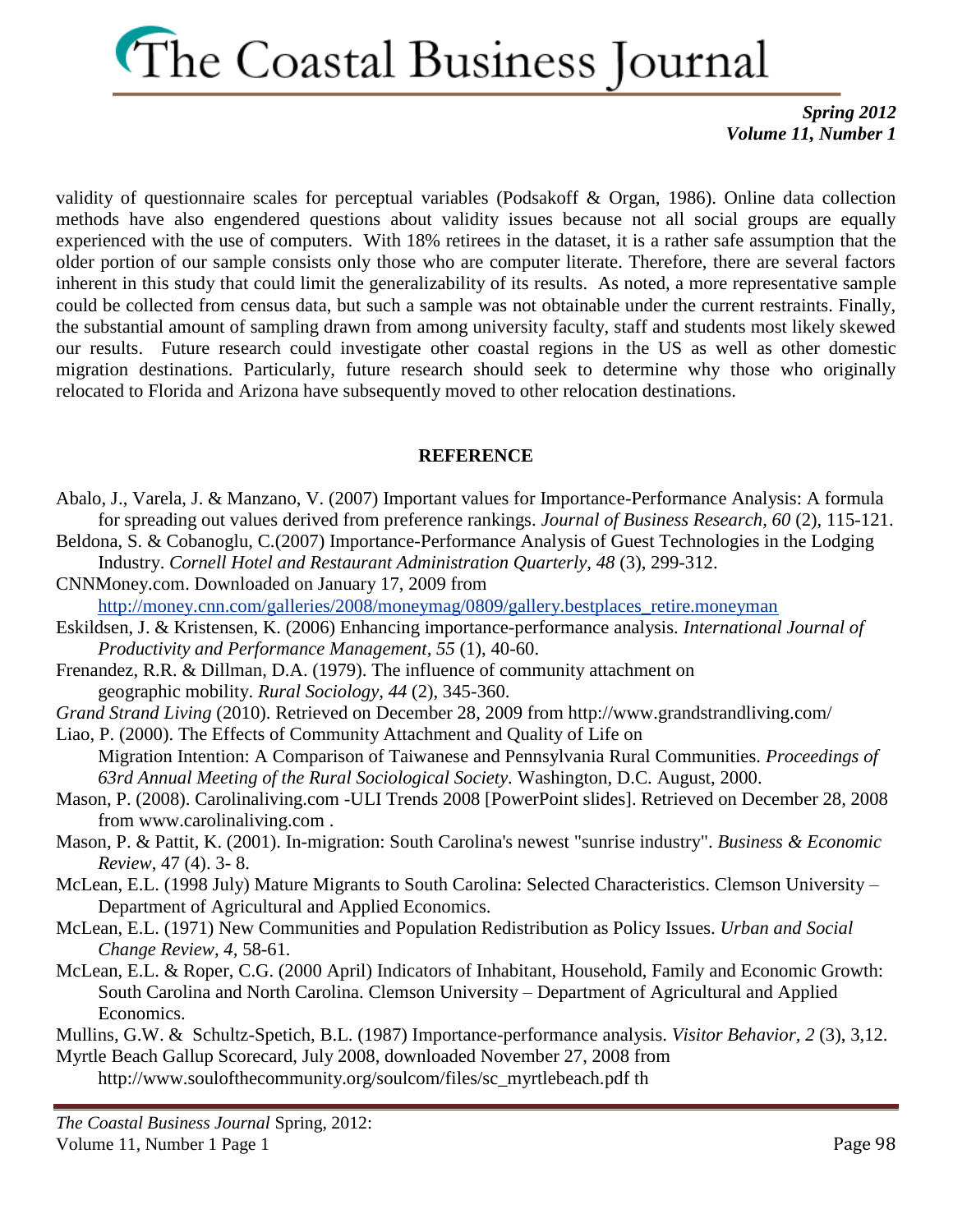*Spring 2012 Volume 11, Number 1*

- Myrtle Beach Soul of the Community Report, downloaded November 27, 2008 from [http://www.soulofthecommunity.org/soulcom/files/myrtlebeach.pdf.](http://www.soulofthecommunity.org/soulcom/files/myrtlebeach.pdf)
- Osborne, E. (2003). The Determinants of Happiness: Some Migration Evidence .Wright State University and Osaka University Institute of Social and Economic Research. Downloaded on December 14, 2008 from <http://www.wright.edu/~eosborne/research/migration.aej.pdf>
- People on the Move: Geographical Mobility, (2000). 1999-2000. Downloaded January 03, 2009, from U.S. Census Bureau: [http://www.census.gov/population/www/pop-profile/files/2000/profile2000.pdf.](http://www.census.gov/population/www/pop-profile/files/2000/profile2000.pdf)
- Perry, M.J. (n.d.) Domestic Net Migration in the United States: 2000 to 2004. US Census Bureau, April, 2006 downloaded on January 3, 2009 from<http://www.census.gov/prod/2006pubs/p25-1135.pdf>.
- Pezeshki, V. Mousavi, A. & Grant, S. (2009). Importance Performance
- Analysis of Service Attributes and its Impact on Decision-Making in the Mobile Telecommunications Industry. *Measuring Business Excellence, 13* (1), 82-92.
- Podsakoff, P. M. & Organ, D. W. (1986). Self-reports in organizational research: Problems and prospects. *Journal of Management, 12* (4), 531-544.
- Pritchard, M. P. & Havitz, M. E. (2006). Destination Appraisal: An Analysis of Critical Incidents. *Annals of Tourism Research, 33* (1), 25-46.
- Rodriguez, J.M. (January 1, 2009). 10 Reasons. *The Sun News*, A1.
- Schachter, J. (2001, May). Why People Move: Exploring the March 2000 Current Population Survey. Downloaded on December 19, 2008, from U.S. Census Bureau: <http://www.census.gov/prod/2001pubs/p23-204.pdf>
- Theodori, G.L. (2004). Exploring the Association Between Length of Residence and Community Attachment: A Research Note. *Southern Rural Sociology, 20* (1), 107-122.
- U.S. Census Bureau, Population Statistical Abstract of the United States: 2009. downloaded on January 3, 2009 from<http://www.census.gov/prod/2008pubs/09statab/pop.pdf> .

**Bomi Kang** is an associate professor of Marketing and Resort Tourism at Coastal Carolina University's Wall College of Business Administration where she teaches courses in Management Information Systems, Applied Resort Tourism Research, and Event and Conventions Management. Originally from South Korea, Kang earned her Ph.D. in Hotel Administration from University of Nevada, Las Vegas, M.S. in Hotel and Food Service Management from Florida International University, P.G.D.M. in Hotel and Tourism Management from DCT, Luzern Switzerland and B.A. from Ewha Woman's University, Seoul, Korea. Her areas of research interest include hospitality technology, technology pedagogy, international business, and consumer marketing. She serves as an editorial board member of Intellectbase International Consortium and Bridges Journal. She published articles in several business and hospitality journals, including Journal of Behavioral Studies in Business, International Journal of Hospitality Management, and International Journal of Hospitality and Tourism Administration.

**Kimberly Warne**, M.B.A is a Director of Student Accounts at Coastal Carolina University. She completed her undergraduate work at the State University of New York Empire and her MBA at Coastal Carolina University. Her professional history is comprised of manufacturing, banking and hospitality management. Her research interests include trends in economics, business and finance.

*The Coastal Business Journal* Spring, 2012: Volume 11, Number 1 Page 1 Page 1